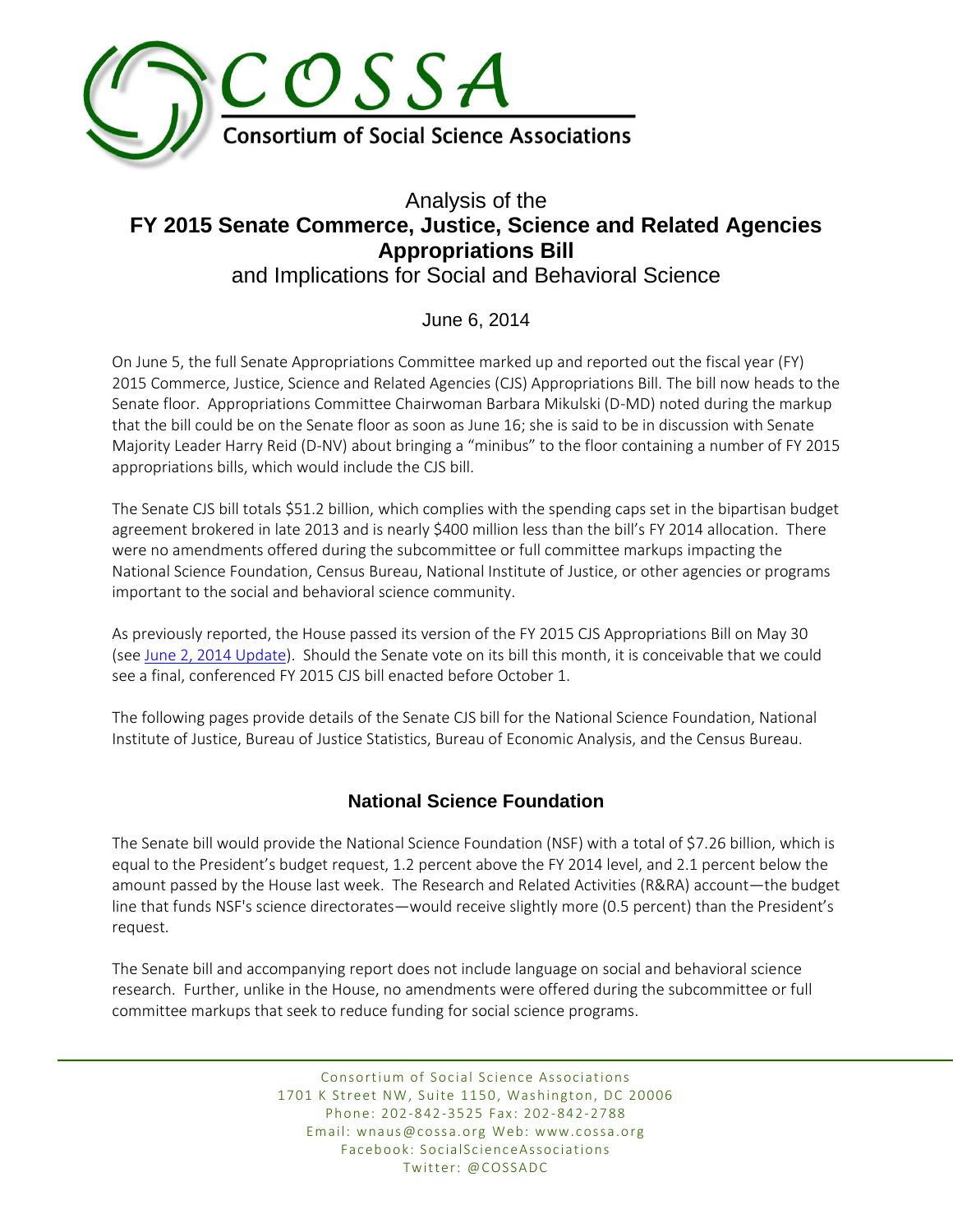For the Education and Human Resources Directorate (EHR), the Senate bill would provide \$889.8 million, which is equal to the request, 5.1 percent above the FY 2014 level, and 1.6 percent above the House level. Regarding STEM education and the interagency [Committee on STEM Education](http://www.whitehouse.gov/administration/eop/ostp/nstc/committees/costem) (CoSTEM), the committee report includes the following language:

*"Committee on STEM Education.—The Committee believes that NSF is well suited to handle undergraduate and graduate fellowships, internships, and specific grants similar to its current mission and, if there are general needs across Government, that NSF could similarly serve as a clearinghouse for such students. However, the Committee remains concerned that moving all or too many graduate related fellowships and scholarships to NSF will not meet the long-term, mission-specific, STEM workforce needs of the entire Government. The Committee requests that NSF continue to work with OSTP [Office of Science and Technology Policy] on refining a plan for ways NSF could implement a broader program for graduate and undergraduate programs across the entire Federal Government, and to identify which programs across Government could benefit from such a program."*

The CJS bill does not provide appropriations for NSF's individual science directorates; that will be decided by the agency via its spending plan once the FY 2015 appropriations process has been completed.

|                                        | FY 2014 | FY 2015 | FY 2015 | FY 2015 | Senate vs. | Senate vs.               | House vs. I |
|----------------------------------------|---------|---------|---------|---------|------------|--------------------------|-------------|
| (in millions)                          | Enacted | Reauest | House   | Senate  | FY 2014    | Reauest                  | Senate      |
| Research and Related Activities (R&RA) | 5.808.9 | 5.807.5 | 5.978.6 | 5.838.7 | 0.51%      | 0.54%                    | 2.4%        |
| Education and Human Resources (EHR)    | 846.5   | 889.8   | 876.0   | 889.8   | 5.1%       | $\overline{\phantom{m}}$ | $-1.55\%$   |
| <b>NSF Total</b>                       | 7,171.9 | 7.255.0 | 7,409.6 | 7,255.0 | 1.16%      | $\qquad \qquad -$        | 2.13%       |

### **Department of Justice**

The bill includes \$28 billion for the Department of Justice (DOJ), \$260.2 million more than FY 2014, \$123 million less than the House level, and \$23.3 million above the President's request. Within the Office of Justice Programs, which includes the National Institute of Justice (NIJ) and the Bureau of Justice Statistics (BJS), the Committee recommends \$38 million and \$42 million respectively. This would represent a decrease of 5 percent for NIJ from FY 2014, 20 percent below the President's request, and 10.5 percent below the House level. For BJS, this would represent a decrease of 6.7 percent from FY 2014, 24.2 percent below the President's request, and 12.6 percent below the House-passed level.

The Senate bill recommends an additional \$5 million for the Forensic Initiative, which was excluded in the version passed by the House. Four million of this amount would be transferred to the National Institute of Standards and Technology (NIST) to support Scientific Working Groups. The language also stresses that these funds should be used to support state and local law enforcement, "given that 95 percent of all criminal cases are investigated and prosecuted at the state and local levels."

Additionally, the House bill called for an additional \$4 million to NIJ for research on domestic terrorism. The Senate bill does not include this request, which explains in part the overall lower totals. Included in the Senate request but left out of the House request is \$2 million for a gun safety technology initiative, which would "encourage the development of innovative and cost-effective gun safety technology." The FY 2014 enacted bill also provided funding for this initiative.

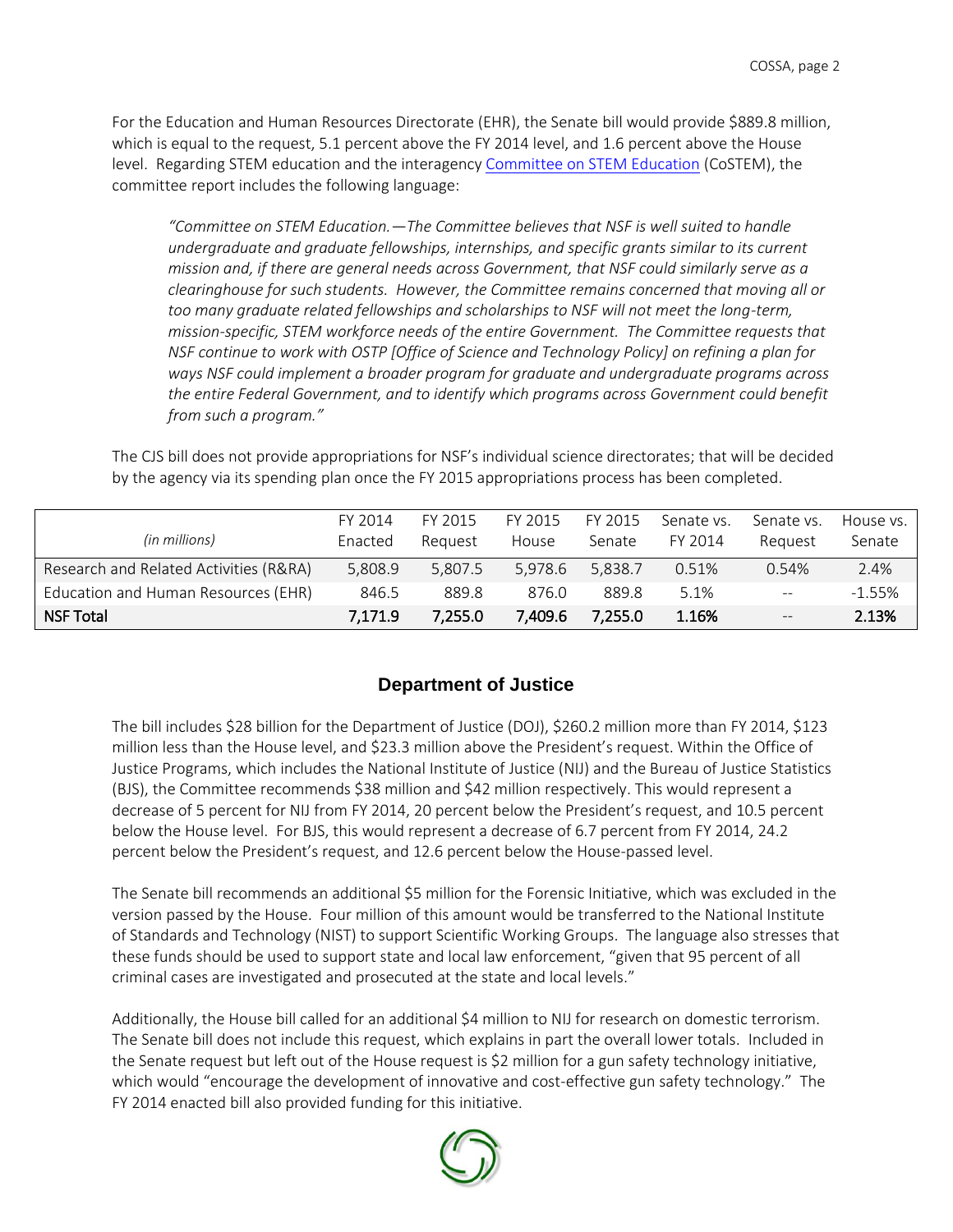Providing some flexibility in disbursement of the OJP's funding, the Committee included language in the report that states:

*"Section 213 permits up to 3 percent of grant and reimbursement program funds made available to the Office of Justice Programs to be used for training and technical assistance, permits up to 2 percent of grant and reimbursement program funds made available to that office to be transferred to the National Institute of Justice or the Bureau of Justice Statistics for criminal justice research and statistics, and permits up to 5 percent of discretionary grant and reimbursement program funds made available to OJP to be used for tribal criminal justice assistance."*

Finally, the Senate bill includes the same funding, \$75 million, and language regarding the Comprehensive School Safety initiative as the President's request, the House bill, and the FY 2014 enacted bill. However, the Senate bill directs NIJ to provide a report to Congress on its progress in "developing a strategy and model for comprehensive school safety."

| (in millions)                       | FY 2014<br>Enacted | FY 2015<br>Reauest | <b>FY 2015</b><br>House | <b>FY 2015</b><br>Senate | Senate vs.<br>FY 2014 | Senate vs.<br>Reauest | House vs.<br>Senate |
|-------------------------------------|--------------------|--------------------|-------------------------|--------------------------|-----------------------|-----------------------|---------------------|
| <b>Bureau of Justice Statistics</b> | 45.0               | 55.4               | 47.3                    | 42.0                     | $-6.67%$              | $-24.19%$             | 12.62%              |
| National Institute of Justice       | 40.0               | 47.5               | 42.0                    | 38.0                     | $-5.0%$               | -20.0%                | $-10.53%$           |

#### **Bureau of Economic Analysis and Census Bureau**

The CJS bill would provide \$106 million for Economic and Statistical Analysis within the Department of Commerce, which includes the Bureau of Economic Analysis (BEA). This is 10.7 percent more than the FY 2014 level, 1.2 percent below the President's request, and 6.6 percent more than the House-passed level. The bulk of the proposed increase in the President's budget request was to pay for relocation of BEA's headquarters. While the House bill would not provide additional funds for this purpose, the Senate bill would, further directing BEA to work with the General Services Administration to find the most costeffective option.

The Senate bill would provide the Census Bureau with \$1.15 billion, an increase of 21.6 percent over FY 2014, 2.7 percent more than the House-passed level, but 5.2 percent below the amount requested for the ramp up to the 2020 Decennial Census. The Salaries and Expenses line would receive a small increase over the President's request. As the committee report states:

*"The increase above the request shall be used to expand the sample of the Current Population Survey's Annual Social and Economic Supplement, which shall compare health insurance statistics to baseline data from 2010 and 2013. In collecting additional health insurance data, the Census Bureau is directed to ensure that it maintains sufficient comparative data points to allow for data collected from 2010 to 2013 in the interest of preserving statistical rigor."*

The Periodic Censuses and Programs line would see an increase of 29.4 percent above FY 2014 and 3 percent above the House level, but 6.9 percent below the President's request.